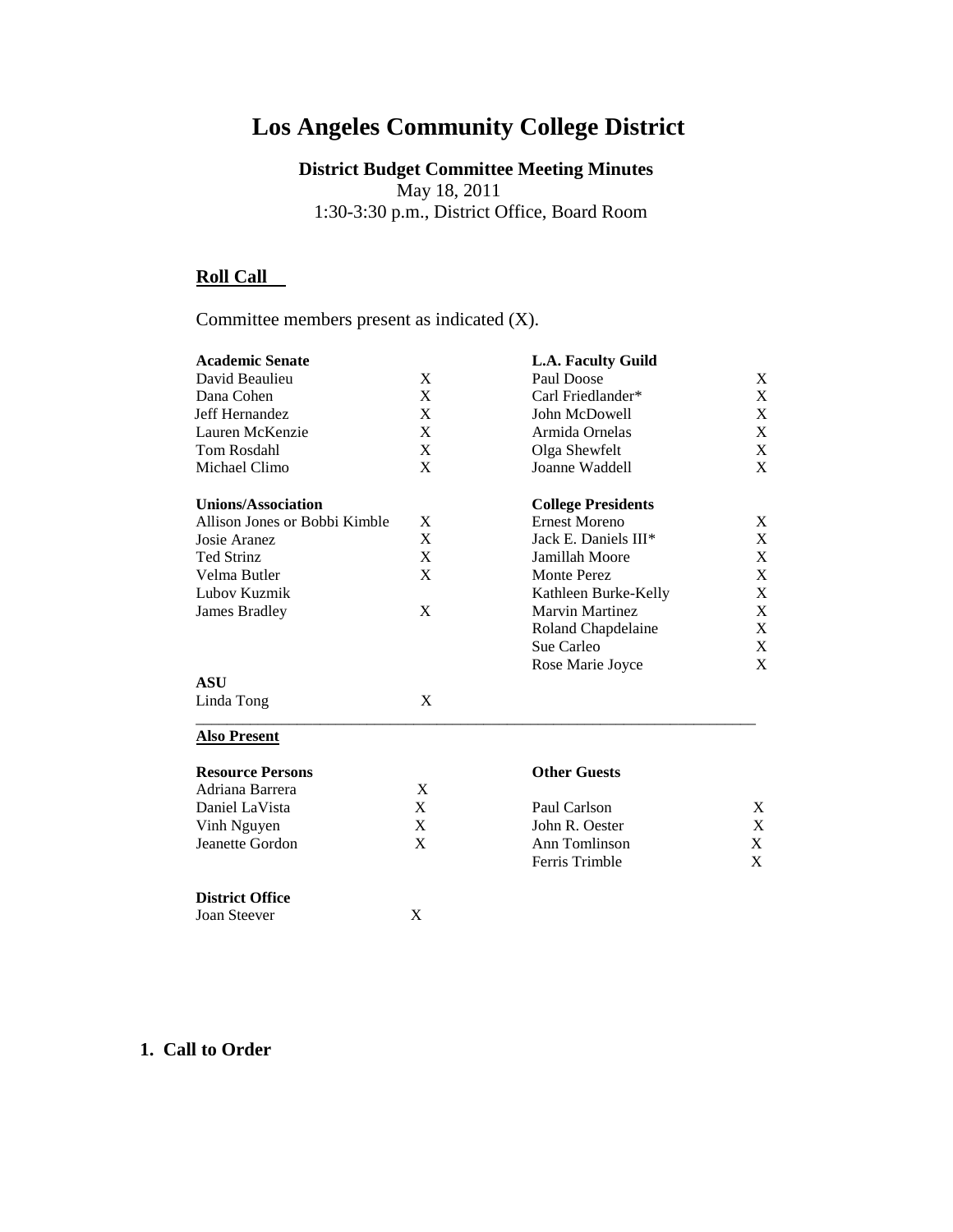#### **2. Approval of Agenda**

The agenda was approved without changes.

## **3. Approval of the Minutes**

Minutes of April 6, 2011 were approved, with one correction (98,500 FTES for 98,000).

#### **4. May Revise**

Jeanette Gordon reported on the Governor's May Revise, beginning with a review of the state budget situation in general. For community colleges the cut remains \$400 million, with the increase in student fees reducing the actual cut to \$290m (\$26m for district). The governor will reduce the deferral from \$961m to \$611m (\$86m to \$55m for district). As a result of this reduction we will not have to borrow later this year.

If there are no tax extensions, then the CCC cut could mushroom to \$600-800m. That would involve a \$50m cut for LACCD, or 10% of our budget. A worst case scenario of 15% is now considered unlikely. This was reiterated by Carl Friedlander as well as Gordon. He asked if, in light of the buy down of the deferral, we could now be more receptive to spending down the district balance, but Gordon disagreed.

#### **5. 2010-11 Second Period FTES Report**

Yasmin Delahoussaye presented the latest enrollment data (Cathy Iyemura was not able to attend). The latest projection shows 109,068 FTES for the year, up since January. Meeting the Non-Credit base is now in some danger. Current projections show the district 400 short. Short- and long-term strategies to move enrollment into NC are needed. A number of members had questions about this. The District will call the state to ask if the state will allow us to do some shifting between non-credit regular and credit FTES.

#### **6. FON Update**

Adriana Barrera reviewed the steps needed for the district to get to an FON of 1461 by this fall. We need to hire 38 to reach that total. If we fall below that total, then colleges that didn't meet their targets would be penalized. To retain FON for Fall 2011 at 1479, we would need to hire 56, instead of 38.

There was a discussion as to the need to strive to hire more than 38 to ensure that the target is reached, given the likelihood of rejections. Exactly what target number each college was responsible for was also discussed. Some argued that East, for example,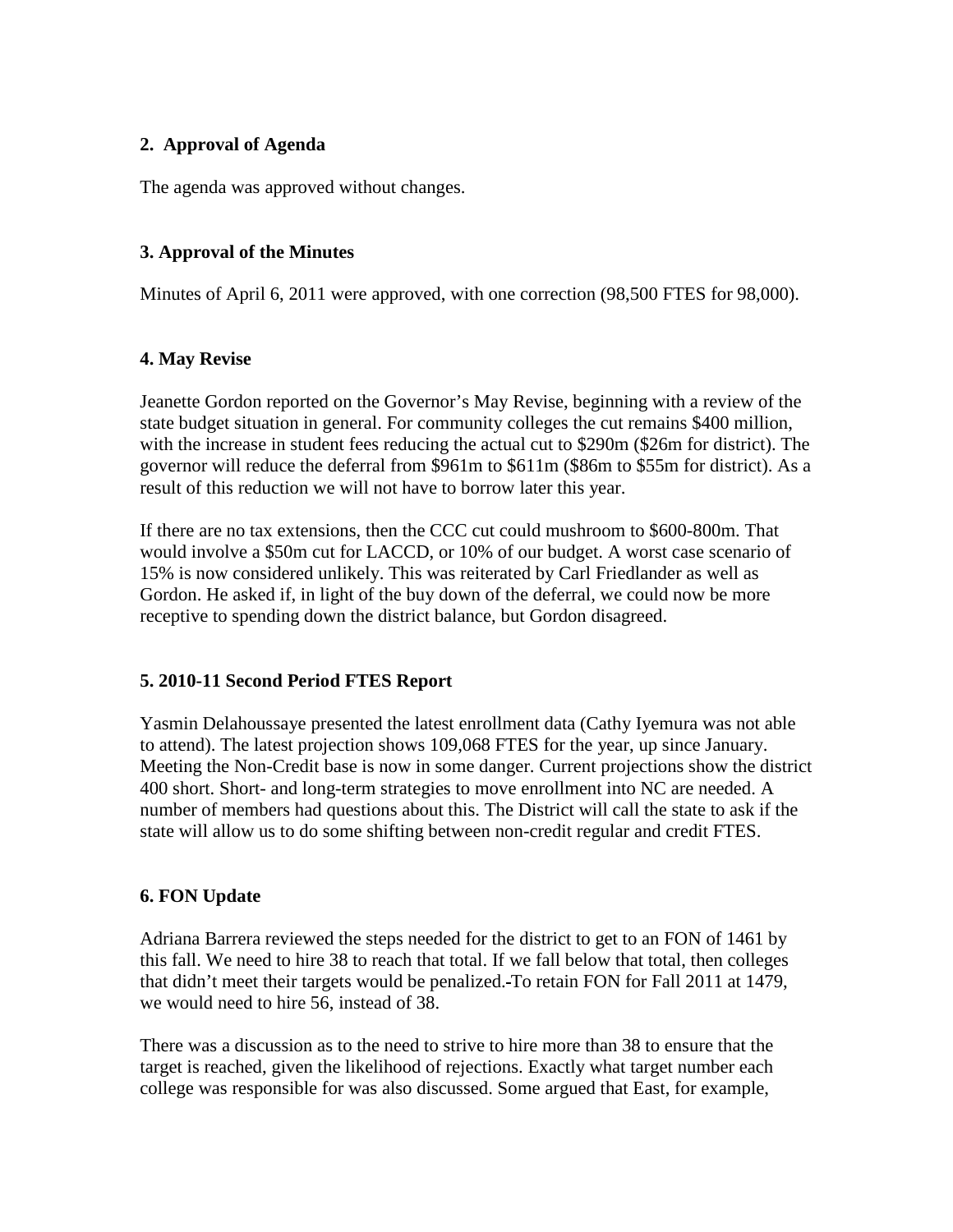based on line 6 of the FON document, should only have to hire six, not twelve (the figure on line 8 ). Co-chair Friedlander clarified that line 6 on the FON document was based only on a percentage of FTES at each college and that line 8 reflected adjustments that weighed the colleges' fiscal conditions and current FT/PT ratios and was therefore the operative number.

# **7. FPRC Report**

There were two components to this report.

A. DBC and FPRC Charges (Revised)

David Beaulieu discussed the rationale for the FPRC's proposal regarding the charge of the DBC, the charge of the FPRC, and the name change of the FPRC. The changes are the result of months of discussion. The committee's proposal is as follows:

*The DBC addresses the following charge:*

- *Formulates recommendations to the Chancellor for budget planning policies consistent with the District Strategic Plan*
- *Reviews the District budget and makes recommendations to the Chancellor for adoption or modification*
- *Reviews District financial condition quarterly.*

*Executive Committee of the DBC*

*The Executive Committee of the DBC helps the DBC co-chairs shape the agenda for the DBC, in consultation with the CFO, and also addresses items of importance that require specialized detailed study. Any recommendations resulting from its work are forwarded to the DBC for its consideration.*

There were questions as to where the charges would be found (in the District Governance and Functions Handbook) and whether the membership of the DBC Exec should be included.

The proposal from the FPRC was passed unanimously on a motion by Sue Carleo.

B. Recommended Guidelines to Establish a Balanced Budget for 2011-12 and Use of Ending Balance

Vinh Nguyen reintroduced the DBC Exec's proposed guidelines.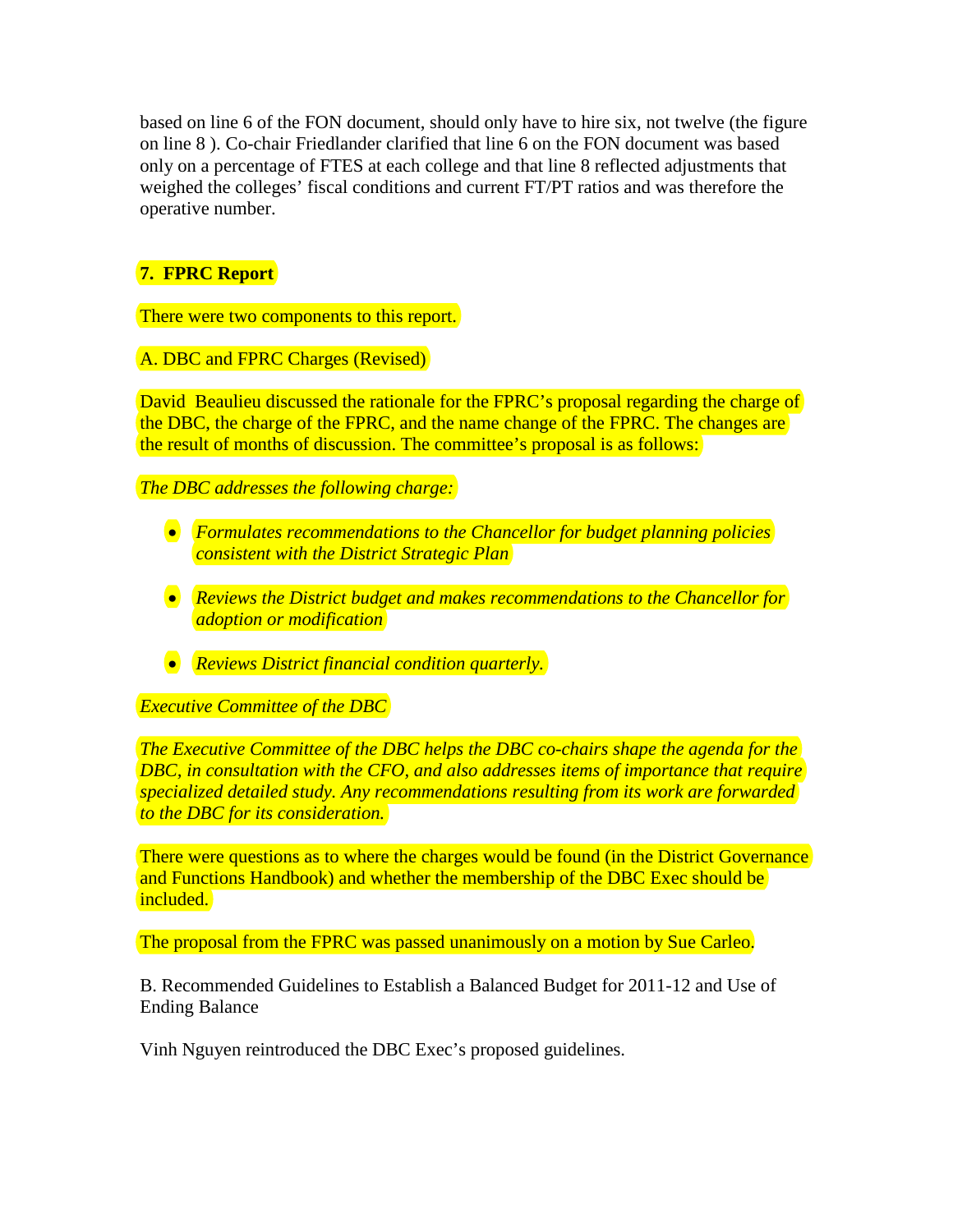*In planning for the 2011-12 Budget, staff is recommending the following proposed actions to mitigating the college budget imbalance:* 

- *A. Require colleges to develop and submit a realistic budget with a 5% reduction plan to balance their budgets;*
- *B. Allow colleges to use up to \$5 million of their balance to reduce or eliminate their remaining budget shortfall. If the college has used up this allowable portion of its balance, it may petition to use its remaining balance;*
- *C. Colleges may request access to District's Balances after meeting all following criteria:*
	- *1) The college has reduced at least 5% or greater of its planned expenditures below the 2010-11 expenditures level, and*
	- *2) The college does not have sufficient funding to maintain its enrollment offerings to meet the enrollment target as set forth by the District, and*
	- *3) The college has used up all of its balance);*
- *D. Suspend college debt repayments until 2012-13 and restructure the college debt repayments from a 3-year payback plan to a 5-year plan, and*
- *E. Maintain a minimum contingency reserve of 5% and maintain the District's Unrestricted General Fund ending balance (including all college reserves and ending balance) at a minimum of 10% of the Unrestricted General Fund expenditures.*

Jeff Hernandez and Rose Marie Joyce expressed concern that the recommendations were subject to abuse (Part A in particular), as colleges could reduce their budget by 5% and then use the balance money provided to them to reschedule sections without maintaining the 5% cut. Hernandez felt that the first principle should be to fully fund up to the FTES base. Nguyen replied that the committee was aiming for a fair plan, and that colleges must make enough cuts before being eligible to access the district balance. But Armida Ornelas suggested the process needed to be spelled out further. Carleo expressed serious reservations about the recommendations as presented. The consensus that emerged was to send the proposal back to the Exec for further work.

Chancellor LaVista expressed his own concerns that the approach proposed was too formulaic. He asked for more latitude. The unfair allocation at some colleges was relevant here, he said.

#### **8. Third Quarter Report**

Gordon reported the  $3<sup>rd</sup>$  quarter projected balance is still projected at \$87.6 million. Net uncommitted balance is at \$18.5 million, excluding college balances, open orders, college reserve, restricted program deficits (est. \$2 million), and student success initiatives (\$1 million. Projected college balances are at \$43 million, including the distributed growth funds of \$11 million to colleges last month. Three colleges (H, S, and V) are projected ending the year with negative balances.